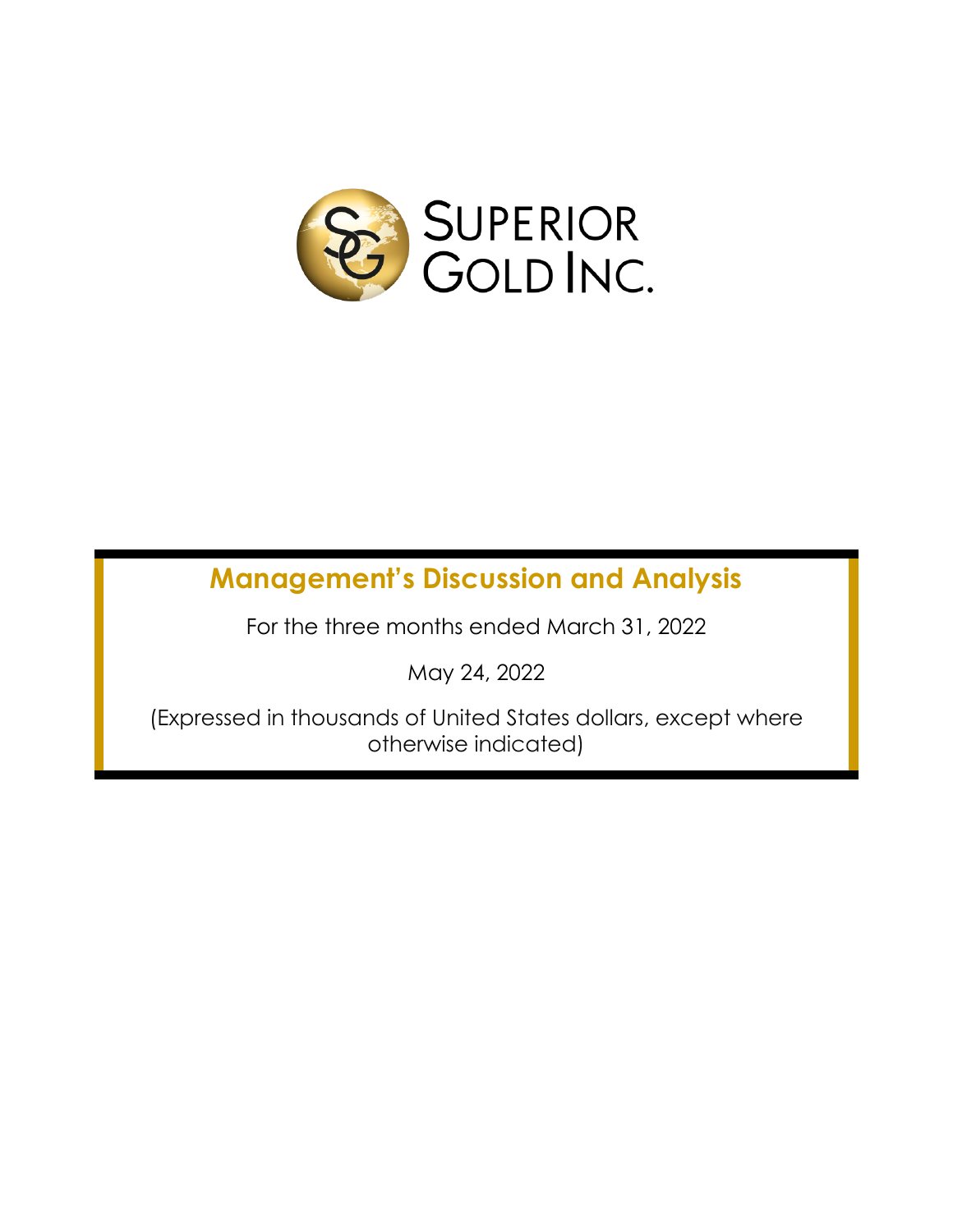# **TABLE OF CONTENTS**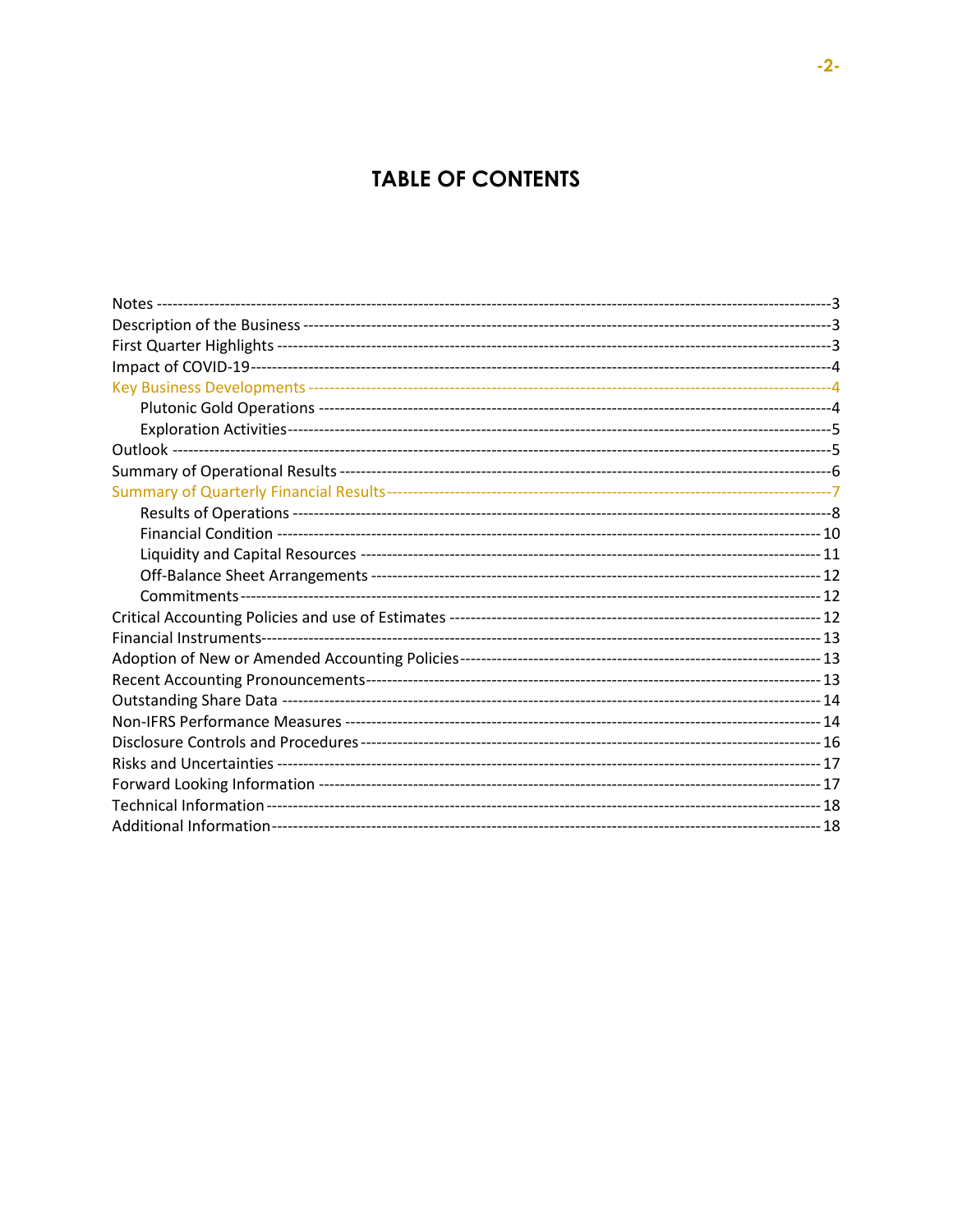# **MANAGEMENT'S DISCUSSION AND ANALYSIS OF THE COMPANY**

#### **Notes**

This Management's Discussion and Analysis ("MD&A") dated May 24, 2022, should be read in conjunction with Superior Gold's unaudited condensed consolidated interim financial statements and related notes for the three months ended March 31, 2022 and 2021 ("interim financial statements") which are prepared in accordance with International Accounting Standard 34, Interim Financial Reporting ("IAS 34") as issued by the International Accounting Standards Board ("IASB"). As these interim financial statements do not contain all note disclosures required under International Financial Reporting Standards ("IFRS"), they should be read in conjunction with the Company's annual audited financial statements and Management's Discussion and Analysis for the year ended December 31, 2021. All dollar figures stated herein are expressed in thousands of United States dollars ("U.S. dollars"), except for per share or per ounce amounts or unless otherwise specified. The Company's public filings can be viewed on the SEDAR website (www.sedar.com) and on the Company's website (www.superior-gold.com).

The following discussion contains forward-looking information that involves numerous risks and uncertainties. Actual future results could differ materially from those discussed in such forward-looking information as a result of these risks and uncertainties. Refer to the cautionary language at the end of this MD&A.

# **Description of the Business**

Superior Gold Inc. (the "Company" or "Superior Gold") is a Canadian based gold producer that owns and operates the Plutonic Gold Operations located in Western Australia. The Plutonic Gold Operations include the Plutonic Gold Mine (which is a producing underground mine with additional surface operations), the Hermes Gold Mine (which includes open pits at Hermes and interests in tenements within the Bryah Basin joint venture ("BBJV") ranging from 70%-80%), and a central mill (located at the Plutonic Gold Mine).

#### **First Quarter Highlights**

- Production of 16,747 ounces, a 5% decrease over the comparative quarter of 2021 as a result of the planned 15-day mill maintenance shutdown in the first quarter of 2022
- Sold 15,823 ounces of gold at total cash costs<sup>1</sup> of \$1,558 per ounce sold, an increase of \$172 per ounce sold or 12% in comparison to the first quarter of 2021 due to fewer ounces sold as a result of the planned 15-day mill maintenance shutdown
- All-in sustaining costs<sup>1</sup> increased by \$219 per ounce sold or 15%, in comparison to the first quarter of 2021, to \$1,729 per ounce sold, below the realized gold price<sup>1</sup> of \$1,910 per ounce, after higher sustaining exploration and capital expenditures<sup>1</sup>
- Increase in working capital<sup>1</sup> of \$783 to \$11,195 despite the planned 15-day mill maintenance shutdown
- Solid cash and cash equivalents of \$19.9 million
- Net income for the period was \$0.01 per share and Adjusted net income<sup>1</sup> was \$0.01 per share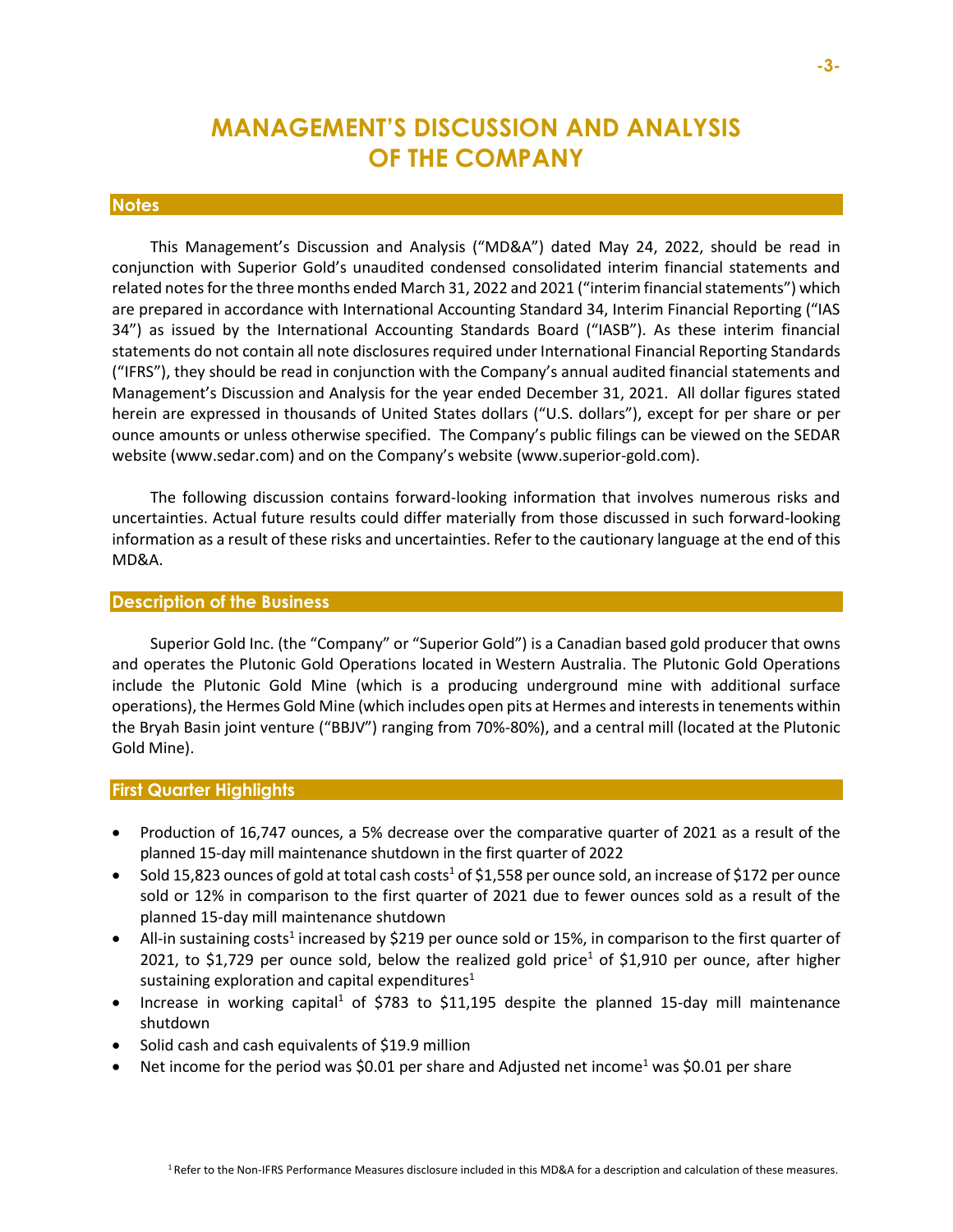#### **Impact of COVID-19**

On March 11, 2020, the World Health Organization declared a global pandemic related to COVID-19. The COVID-19 pandemic is still impacting business worldwide and current measures to combat the spread are vastly different depending on the location of an entity's operations. The unpredictable nature of the length of the COVID-19 pandemic and the severity of measures that may be taken is subject to significant variability and accordingly, estimates as to the impact on the Company's financial results in future periods is uncertain. The judgments, inputs and assumptions used as at March 31, 2022 and for the three months ended March 31, 2022, whether related to COVID-19 or otherwise, have been considered and, where appropriate, reflected in the interim financial statements. The future impact of COVID-19 actions as at March 31, 2022 are unknown.

To address the risk of the pandemic to the Plutonic Gold Operations, the Company maintains a number of measures to reduce the potential risk to employees and communities. The Company has also implemented an active monitoring system to track close contacts as well astesting for suspected or actual COVID-19 cases within its workforce. Furthermore, the government of Western Australia instituted a requirement that fly-in / fly-out operations ensure that all personnel working on site be vaccinated and the Company is in compliance with this requirement.

#### **Key Business Developments**

#### **Plutonic Gold Operations**

The Plutonic Gold Mine is located in the Archaean Plutonic Marymia Greenstone Belt and has been in continuous production since 1990, having produced over 5 million ounces of gold from both open pit and underground mining.

The Plutonic Gold Mine includes a producing underground gold operation and producing open pit operations in close proximity to the central mill.

The Hermes Gold Mine ("Hermes") is located approximately 65 kilometres south-west of the Plutonic Gold Mine. It includes the wholly-owned Hermes open pits and a 70-80% interest in the BBJV, which covers the Hermes South open pit project located approximately 20 kilometres south-west of the Hermes open pits as well as additional open pit targets in the region.

The Company continues to advance other open pit opportunities near the mill, including the main pit deeps project, the main pit pushback project where the Company announced positive results from an independent preliminary economic assessment filed on December 30, 2020 and is also developing the best long-term open pit operational scenario for the Hermes Gold Mine.

#### *Quarterly performance summary*

The Plutonic Gold Operations produced and sold 16,747 and 15,823 ounces of gold, respectively, for the first quarter of 2022. Total cash costs<sup>1</sup> of \$1,558/ounce sold and all-in sustaining costs<sup>1</sup> of \$1,729/ounce sold were below the realized gold price<sup>1</sup> of \$1,910/ounce for the three-month period ended March 31, 2022. In comparison, 17,603 and 17,538 ounces of gold were produced and sold, respectively for the first quarter of 2021. Total cash costs<sup>1</sup> of \$1,386/ounce sold and all-in sustaining costs<sup>1</sup> of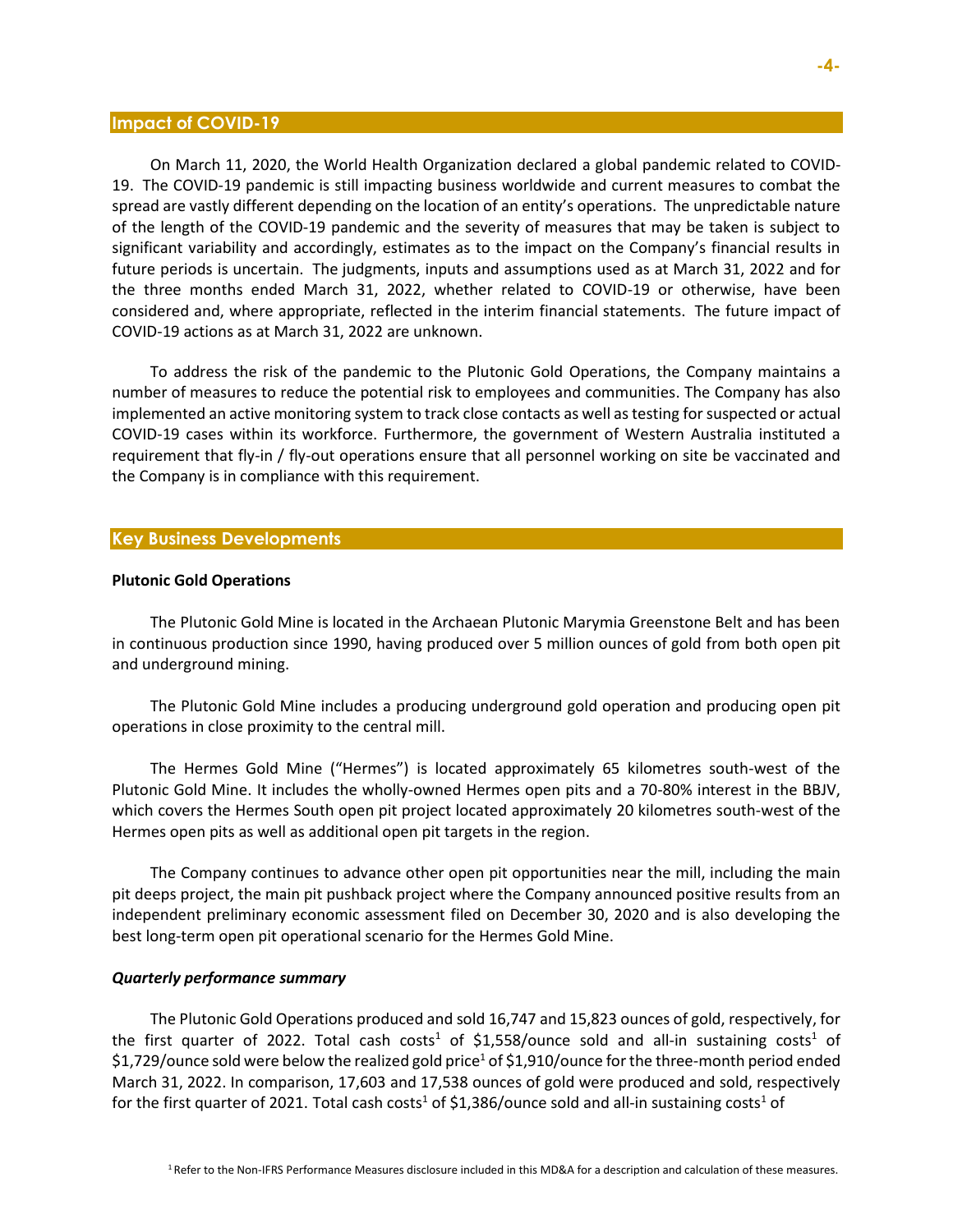\$1,510/ounce sold were below the realized gold price<sup>1</sup> of \$1,777/ounce for the three-month period ended March 31, 2021.

Total cash costs<sup>1</sup> and all-in sustaining cash costs<sup>1</sup> increased by 12% or \$172 per ounce sold and 15% or \$219 per ounce sold, respectively, over the prior period primarily as a result of fewer ounces sold in the current quarter due to the planned 15-day mill maintenance shutdown, which reduced production and the number of gold ounces available for sale. All-in sustaining cash costs<sup>1</sup> were also higher as a result of increased sustaining exploration and capital expenditures<sup>1</sup> in comparison to the first quarter of 2021. With the mill maintenance having been completed, total cash costs<sup>1</sup> and all-in sustaining cash costs<sup>1</sup> for the remainder of 2022 are expected to return to levels within the Guidance provided later in this MD&A. The Company generated net cash from operations after working capital changes of \$412 for the three months ended March 31, 2022.

#### **Exploration Activities**

During 2021 the Company accelerated its exploration program to focus on organic growth and opening new mining fronts in the underground mine. This work continued during the three months ended March 2022 and for the quarter, with 18,676 metres of drilling completed in 268 holes. Of the total, 12,930 metres were drilled for grade control and stope design in 223 holes. The remaining 5,746 metres were drilled for reserve and resource expansion in 45 holes. The first 167 metres of 7 planned diamond drill holes was drilled in surface exploration. The Company continues its focus on underground reserve and resource expansion by completing in-fill drilling and exploration drilling of new underground mining fronts, specifically the Western Mining Front, the Baltic Gap and the Eastern Mining Front.

Drilling during the quarter was partly focused on infilling the 2.4 Kilometre long Eastern Mining Front (refer to News Release dated April 21, 2022). These new drill intersections potentially expand the Eastern Mining Front by a further 180 metres adjacent to existing underground infrastructure. A second set of results announced subsequent to the quarter end on April 27, 2022, continue to demonstrate high-grade drill results along the 1.6 Kilometre long Western Mining Front in the underground mine (refer to News Release dated April 27, 2022). The results expand the Western Mining Front by a further 130 metres. An 85 metre exploration drill drive was started in Q1 with drilling planned to commence in Q2.

Total expenditures for the first quarter were \$1,228, of which \$639 was expensed and \$589 was capitalized to mining interests. Total expenditures for the comparative 2021 quarter were \$1,018, of which \$622 was expensed and \$396 was capitalized to mining interests.

#### **Outlook**

The Company has a clear goal to focus on establishing the Plutonic Gold Operations as a gold producer capable of producing at least 100,000 ounces of gold annually. To achieve this goal, the Company intends to continue:

- Targeting mine exploration programs to open new fronts and reduce reliance on remnant mining whilst increasing ore delivery from underground
- Improving mining practices to lower costs and increase production
- Increasing operational efficiencies especially in the process plant
- Optimizing the global resource model
- Advancing open pit opportunities close to the mill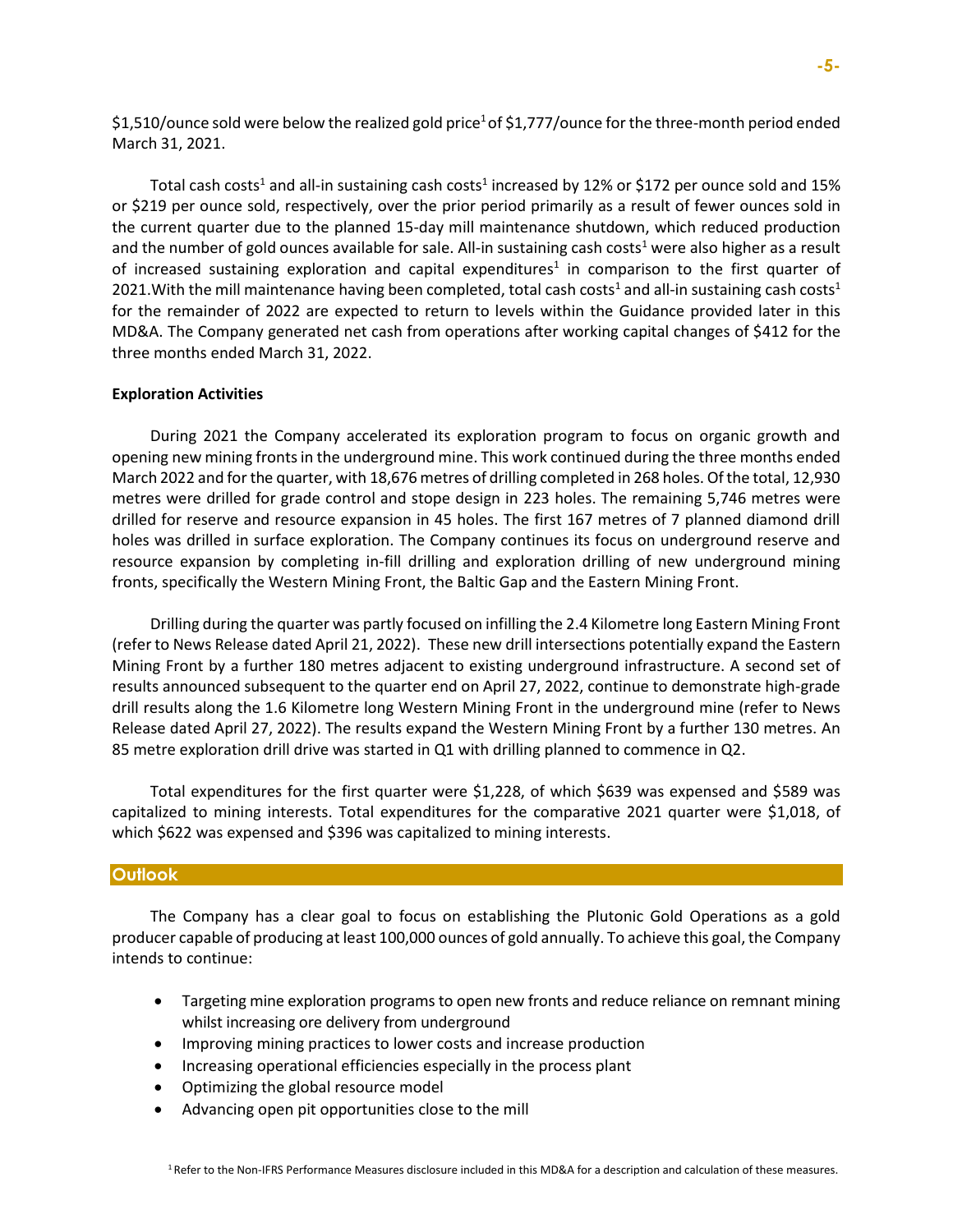The Company maintains its 2022 production guidance as summarized in the table below.

| 2022 Guidance                              | Guidance<br>(January 17, 2022) |
|--------------------------------------------|--------------------------------|
|                                            |                                |
| Production (oz of Gold)                    | 80,000 - 90,000                |
| Cash Costs $(\frac{\xi}{\sigma^2})^1$      | $$1,300 - $1,450$              |
| All In Sustaining Costs $(\frac{5}{oz})^1$ | \$1,450 - \$1,600              |
|                                            |                                |

Note: Guidance is based on an estimated Australian to U.S. dollar exchange rate of 0.75.

The Company has completed its Mineral Resource and Mineral Reserve estimate as at December 31, 2021, and will be filing its press release in respect thereof on May 25, 2022 as well as the associated technical report within the applicable time period.

| <b>Summary of Operational Results</b>              |                                |        |  |
|----------------------------------------------------|--------------------------------|--------|--|
|                                                    | Three months ended<br>March 31 |        |  |
|                                                    | 2022                           | 2021   |  |
| Stope material mined (000's t)                     | 186                            | 137    |  |
| Stope grade mined (g/t)                            | 2.58                           | 3.54   |  |
| Development ore mined (000's t)                    | 34                             | 50     |  |
| Development grade mined (g/t)                      | 1.06                           | 1.30   |  |
| Open pit ore mined (000's t)                       | 165                            |        |  |
| Open pit grade mined (g/t)                         | 0.77                           |        |  |
| Open pit waste mined (000's t)                     | 229                            |        |  |
| Strip Ratio (t:t)                                  | 1.39                           |        |  |
| Underground ore milled (000's t)                   | 217                            | 202    |  |
| Underground grade milled (g/t)                     | 2.41                           | 2.83   |  |
| Open pit ore milled (000's t)                      | 140                            |        |  |
| Open pit grade milled (g/t)                        | 0.66                           |        |  |
| Other ore milled (000's t)                         | 3                              | 154    |  |
| Other ore grade milled (g/t)                       | 0.23                           | 0.41   |  |
| Total ore milled (000's t)                         | 360                            | 356    |  |
| Grade milled (g/t)                                 | 1.7                            | 1.8    |  |
| Gold recovery (%)                                  | 85                             | 86     |  |
| Gold produced (oz)                                 | 16,747                         | 17,603 |  |
| Gold sold (oz)                                     | 15,823                         | 17,538 |  |
| Total cash costs $(\frac{2}{3})$ (1)               | 1,558                          | 1,386  |  |
| All-in sustaining costs $(\frac{5}{0z})^{(1)}$     | 1,729                          | 1,510  |  |
| Realized gold price $(\frac{2}{5}\sqrt{oz})^{(1)}$ | 1,910                          | 1,777  |  |

# *Quarterly operational results*

The Plutonic Gold Operations produced 16,747 ounces of gold in the three-month period ended March 31, 2022 as compared to 17,603 ounces of gold in three-month period ended March 31, 2021. The decrease is largely a result of the planned 15-day mill maintenance shutdown in the three month period ended March 31, 2022. Total underground material mined (stope and development) increased 17% while lower grade legacy stockpiles were nearly eliminated as the contribution of higher grade open pit material of 0.77 g/t from the Plutonic East and Perch pits was available.

Total material milled during the three months ended March 31, 2022 was marginally higher at 360 thousand tonnes compared to the same period in 2021 as the contribution of material from Plutonic East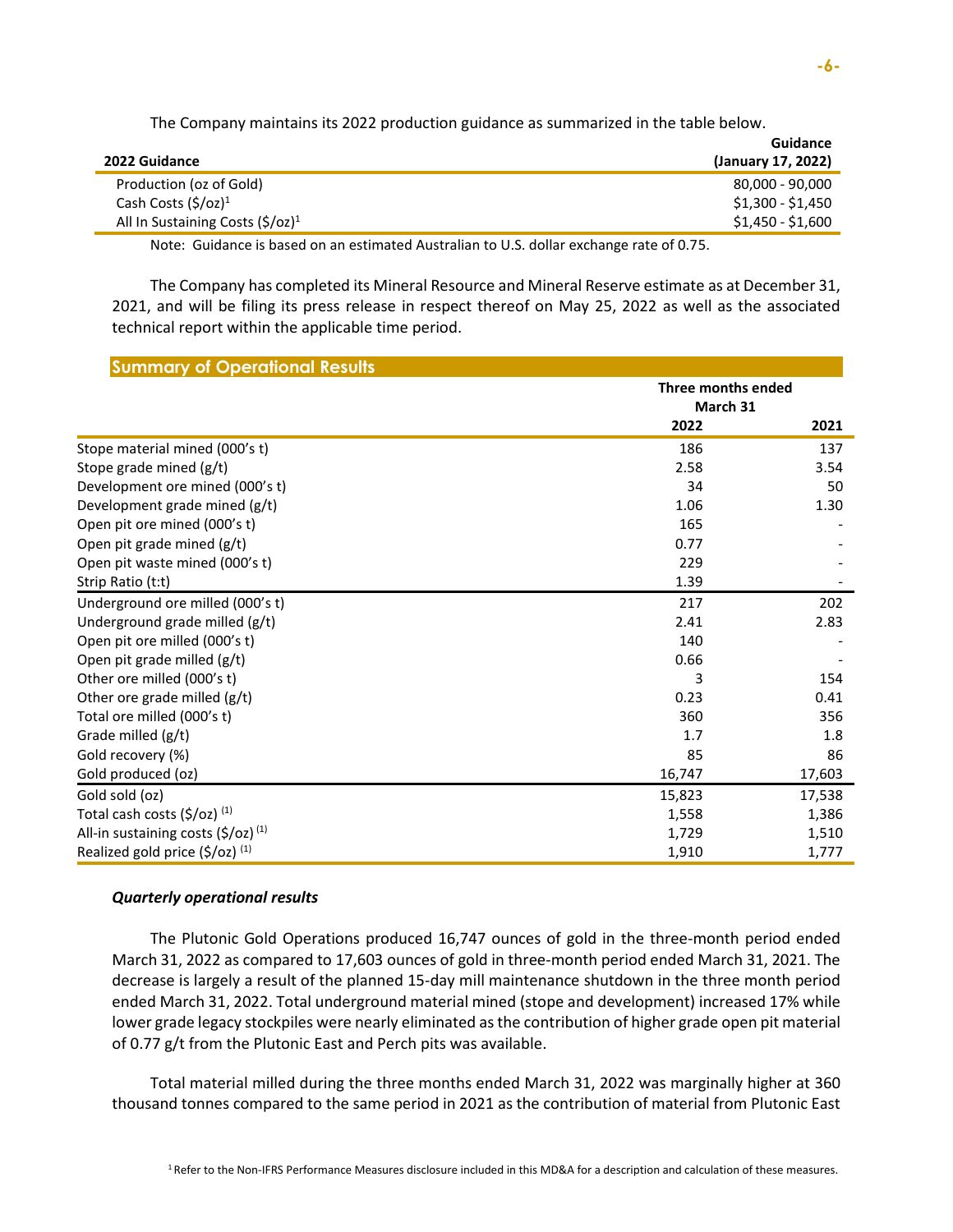and Perch pits offset ore milled from the legacy stockpiles. Head grade declined from 1.8 g/t to 1.7 g/t in the three months ended March 31, 2022 mainly a result of lower grade from the underground offset in part by higher grade open pit material replacing low grade legacy stockpile material. Recovery rates declined marginally in the first quarter of 2022 to 85% compared to 86% in the three months ended March 31, 2021 primarily a result of lower grade milled for the period.

As a result of the planned 15-day mill maintenance shutdown and timing of production at the end of the quarter, gold sold decreased by 1,715 ounces or 10% to 15,823 during the three months ended March 31, 2022 versus the comparative period in 2021.

Total cash costs<sup>1</sup> were \$1,558/ounce sold for the three months ended March 31, 2022, an increase from \$1,386/ounce sold for the three months ended March 31, 2021 due to fewer ounces sold. All-in sustaining costs<sup>1</sup> increased from \$1,510/ounce sold to \$1,729/ounce sold predominantly due to higher total cash costs per ounce and sustaining exploration and capital expenditures. Total cash costs<sup>1</sup> and allin sustaining cash costs<sup>1</sup> increased by 12% or \$172 per ounce sold and 15% or \$219 per ounce sold, respectively, over the prior period.

|                                           | Three month<br>period ended<br>March 31, 2022 | Three month<br>period ended | Three month<br>period ended<br>December 31, 2021 September 30, 2021 | Three month<br>period ended<br>June 30, 2021 |
|-------------------------------------------|-----------------------------------------------|-----------------------------|---------------------------------------------------------------------|----------------------------------------------|
| Revenue                                   | \$<br>30,236                                  | \$<br>37,835                | \$<br>34,187                                                        | \$<br>34,418                                 |
| Cost of sales                             | 26,691                                        | 29,438                      | 28,300                                                              | 29,531                                       |
| <b>Exploration expense</b>                | 639                                           | 1,087                       | 834                                                                 | 597                                          |
| General and administrative                | 1,465                                         | 1,326                       | 1,425                                                               | 1,561                                        |
| Operating Income                          | 1,441                                         | 5,984                       | 3,628                                                               | 2,729                                        |
| Income before taxes                       | 1,281                                         | 6,066                       | 2,381                                                               | 1,696                                        |
| Net income                                | 1,424                                         | 4,121                       | 1,091                                                               | 1,198                                        |
| Earnings per share -basic and diluted     | 0.01                                          | 0.03                        | 0.01                                                                | 0.01                                         |
| Adjusted net income <sup>1</sup>          | 1,424                                         | 3,877                       | 1,760                                                               | 1,726                                        |
| Adjusted net income per share – basic $1$ | 0.01                                          | 0.03                        | 0.01                                                                | 0.01                                         |
| Cash flow from operations                 | 412                                           | 8,548                       | 6,294                                                               | 2,746                                        |
|                                           | As at                                         | As at                       | As at                                                               | As at                                        |
|                                           | March 31, 2022                                | December 31, 2021           | September 30, 2021                                                  | June 30, 2021                                |
| Cash and cash equivalents                 | 19,919                                        | 23,789                      | 20,537                                                              | 17,412                                       |
| Non-current assets                        | 74,185                                        | 74,792                      | 72,260                                                              | 75,956                                       |
| Total assets                              | 109,995                                       | 110,890                     | 103,462                                                             | 104,603                                      |
| <b>Current liabilities</b>                | 24,615                                        | 25,686                      | 23,740                                                              | 23,863                                       |
| Non-current liabilities                   | 36,795                                        | 39,660                      | 38,620                                                              | 39,564                                       |

# **Summary of Quarterly Financial Results**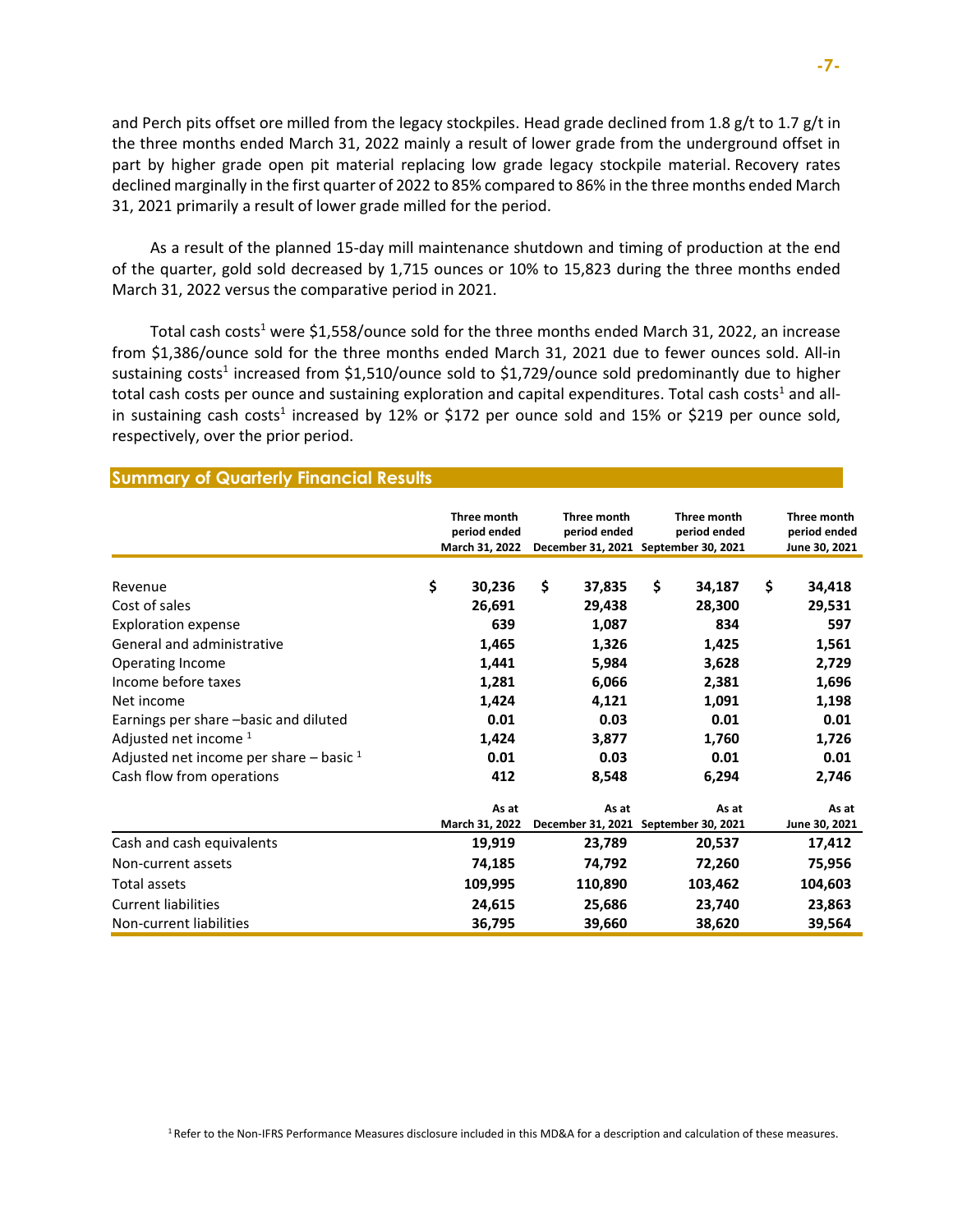|                                                    | Three month    | Three month  | Three month                          | Three month   |
|----------------------------------------------------|----------------|--------------|--------------------------------------|---------------|
|                                                    | period ended   | period ended | period ended                         | period ended  |
|                                                    | March 31, 2021 |              | December 31, 2020 September 30, 2020 | June 30, 2020 |
|                                                    |                |              |                                      |               |
| Revenue                                            | \$<br>31,220   | \$<br>27,422 | \$<br>27,223                         | \$<br>25,026  |
| Cost of sales                                      | 26,920         | 27,144       | 25,600                               | 24,155        |
| <b>Exploration expense</b>                         | 622            | 577          | 811                                  | 613           |
| General and administrative                         | 1,464          | 1,546        | 1,209                                | 681           |
| Operating Income (loss)                            | 2,214          | (1,845)      | (397)                                | (423)         |
| Income (loss) before taxes                         | 3,560          | 1,511        | (2,019)                              | (334)         |
| Net income (loss)                                  | 3,527          | 1,478        | (2,051)                              | (364)         |
| Earnings (loss) per share -basic and diluted       | 0.03           | 0.01         | (0.02)                               | (0.00)        |
| Adjusted net income (loss) $1$                     | 1,779          | (749)        | (1,255)                              | (630)         |
| Adjusted net income (loss) per share $-$ basic $1$ | 0.01           | (0.01)       | (0.01)                               | (0.01)        |
| Cash flow from (used in) operations                | 3,959          | (6,622)      | 377                                  | 579           |
|                                                    | As at          | As at        | As at                                | As at         |
|                                                    | March 31, 2021 |              | December 31, 2020 September 30, 2020 | June 30, 2020 |
| Cash and cash equivalents                          | 17,908         | 17,294       | 14,077                               | 15,615        |
| Non-current assets                                 | 77,958         | 78,800       | 67,609                               | 62,035        |
| Total assets                                       | 107,217        | 109,166      | 91,110                               | 86,747        |
| <b>Current liabilities</b>                         | 26,811         | 31,755       | 33,995                               | 33,075        |
| Non-current liabilities                            | 40,106         | 40,279       | 35,307                               | 30,573        |

### **Results of Operations**

The interim financial statements are presented in U.S. dollars, which is Superior Gold Inc.'s functional currency. The wholly-owned subsidiary Billabong Gold Pty. Ltd.'s functional currency is the Australian dollar which is translated into U.S. dollars for financial reporting purposes. The Company's results of operations are therefore subject to the impact of foreign exchange fluctuations.

## **Operating Income**

Operating income for the three months ended March 31, 2022 was \$1,441, a decrease of \$773 compared to Operating income of \$2,214 for the three months ended March 31, 2021 due to lower Revenue of \$984, offset primarily by lower Cost of sales of \$229 as outlined in the Cost of sales section of this MD&A.

# **Revenues**

During the three months ended March 31, 2022 Metal sales totaled \$30,236 from the sale of 15,823 ounces of gold, a decrease of \$984 from \$31,220 from the sale of 17,538 ounces of gold for the three months ended March 31, 2021. Gold revenues were lower as a result of 1,715 fewer ounces being sold due to the planned maintenance shutdown, offset by an increase in the realized gold price<sup>1</sup> to \$1,910/ounce from \$1,777/ounce.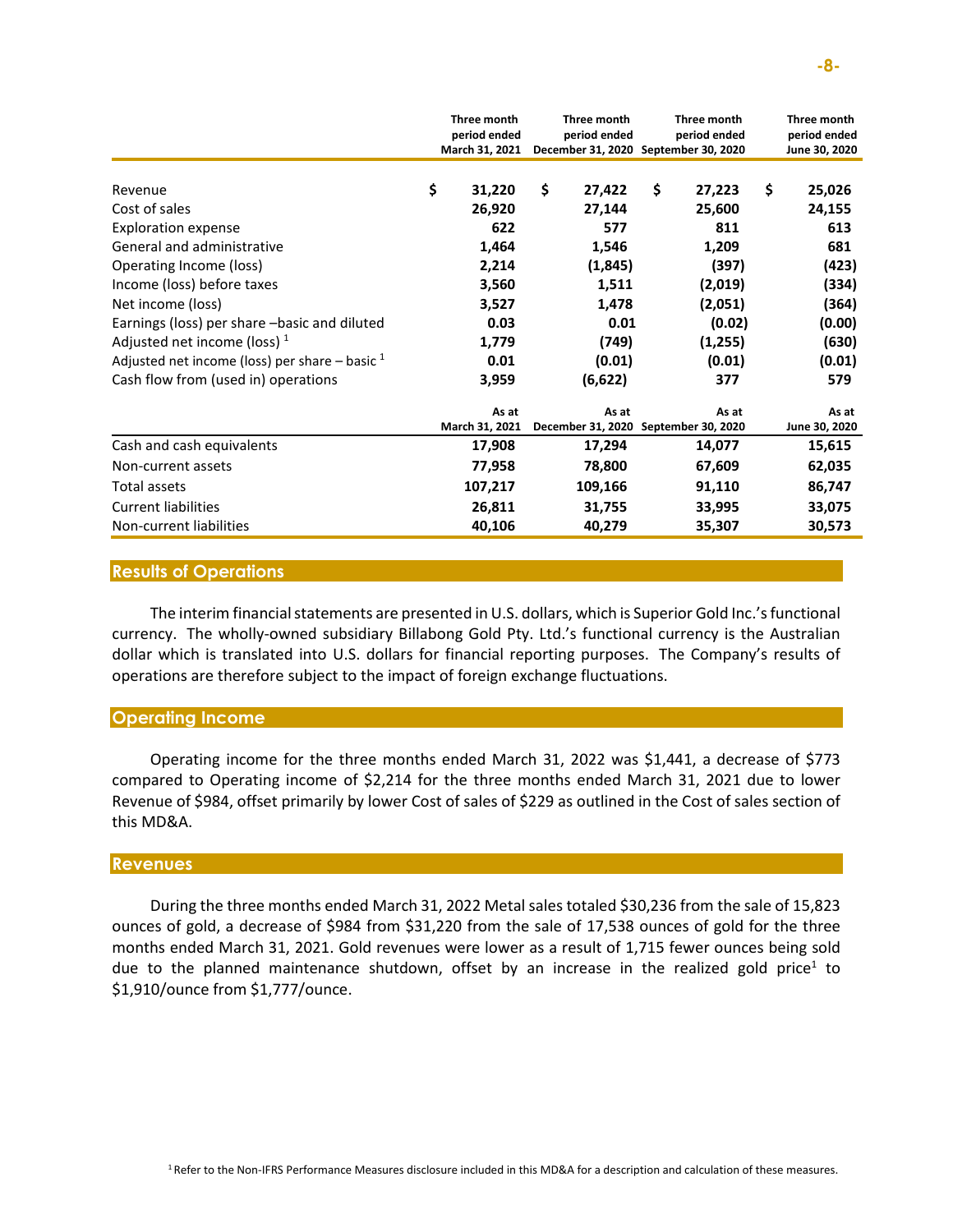| <b>Cost of Sales</b>          |   |         |          |                    |
|-------------------------------|---|---------|----------|--------------------|
|                               |   |         | March 31 | Three months ended |
|                               |   | 2022    |          | 2021               |
| Mining                        |   | 16,856  | \$       | 14,586             |
| Processing                    |   | 5,516   |          | 5,849              |
| Depreciation and amortization |   | 2,071   |          | 2,512              |
| Site services                 |   | 4,333   |          | 3,143              |
| Gold royalty                  |   | 702     |          | 788                |
| Change in inventories         |   | (2,787) |          | 42                 |
|                               | Ş | 26,691  |          | 26,920             |

Cost of Sales were \$26,691 for the three months ended March 31, 2022, a decrease of \$229 from \$26,920 for the three months ended March 31, 2021. Cost of sales includes mine production costs, processing costs, site services, royalties, and depreciation and amortization. Cost of sales were \$229 lower in the current period versus the same period in 2021 due to the variance in the Change in inventory category. The Change in inventory of (\$2,787) in the three months ended March 31, 2022 reflected increases in Gold in circuit resulting from the timing of sales versus production at the end of the quarter, the buildup of stockpile inventory due to the planned 15-day mill maintenance shutdown and timing of production which occurred near the end of the first quarter of 2022. The Change in inventory of \$42 in the three months ended March 31, 2021 reflected a decrease in stockpile inventory. In addition, the decrease in gold royalties was a result of fewer ounces sold in the quarter, partially offset by a higher gold price. These decreases were partially offset by higher Mining costs from the addition of \$2,270 of surface mining costs from the mining of Plutonic East and Perch pits, which began in the second quarter of 2021 as well as the increase in Site services costs of \$1,190 reflecting contractor flight and accommodation costs associated with the planned mill maintenance activity.

## **General and administrative**

General and administrative expenses in the three months ended March 31, 2022 were essentially unchanged from the comparison period in the three months ended March 31, 2021.

## **Other Expenses (Income)**

Other Expenses for the three months ended March 31, 2022 totaled \$160 comprised of Net finance cost which was comprised predominantly of lease and short-term loan finance charges. Other Income for the three months ended March 31, 2021 totaled approximately \$1,346 and included the Change in valuation of Derivative financial instruments of \$1,743 and Net finance cost of \$402, which was comprised of Accretion on the Gold loan ("Gold loan") with Auramet International LLC ("Auramet") of \$285 as well as lease and short-term finance charges of \$208, partially offset by \$94 of foreign exchange gains.

# **Net income for the period ended March 31, 2022**

The total Net income of \$1,424 for the three months ended March 31, 2022, a decrease of 60% from the three months ended March 31, 2021, resulted primarily from Operating Income of \$1,441 and an income tax recovery of \$143, offset by Net finance cost of \$160. The total Net income of \$3,527 for the three months ended March 31, 2021 resulted primarily from Operating income of \$2,214 and the Change in valuation of derivative financial instruments of (\$1,743) offset by Net finance cost of \$402.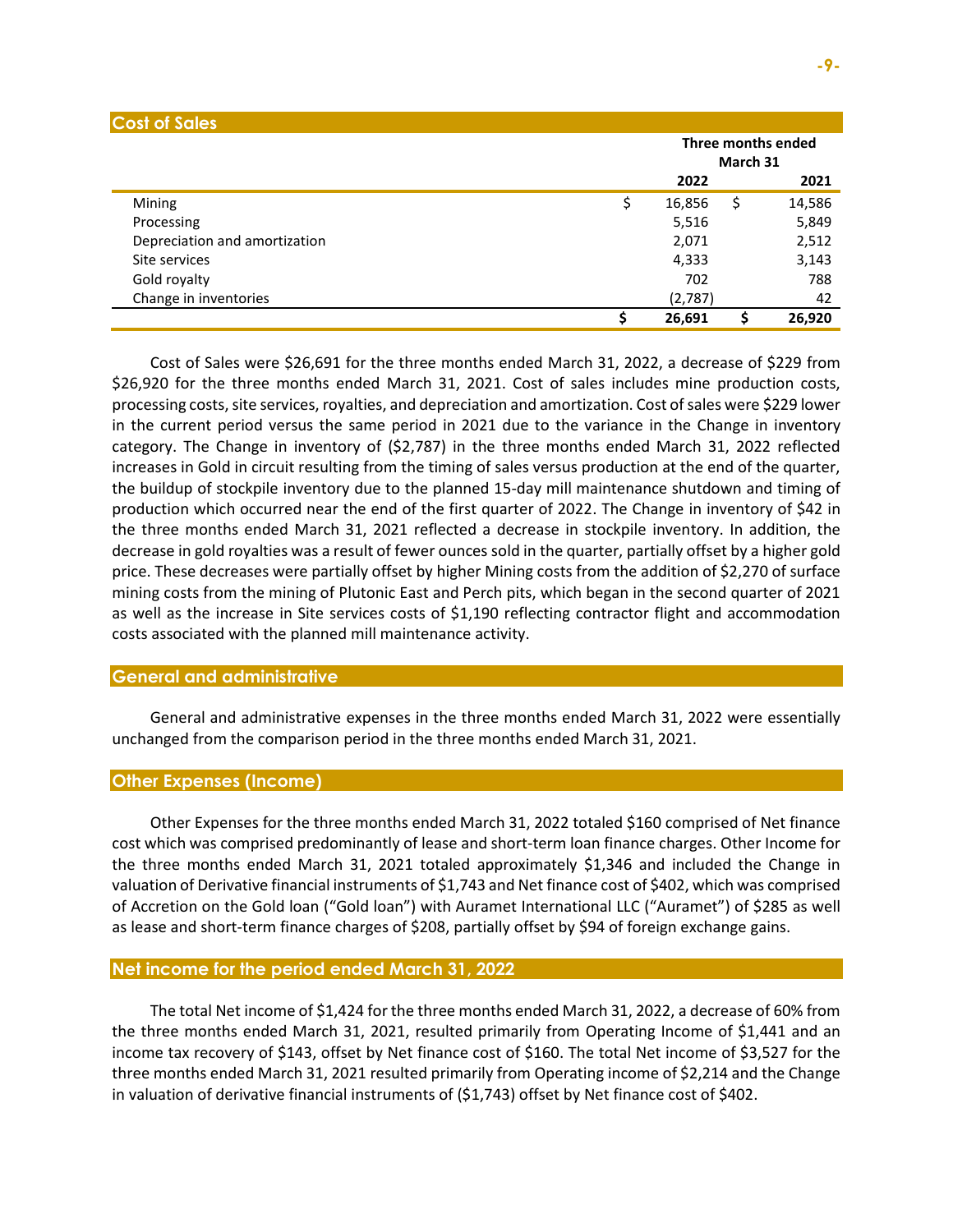## **Adjusted net income**

Adjusted net income<sup>1</sup> for the first quarter of 2022 decreased by \$355 to \$1,424 or \$0.01 per share compared to adjusted net income<sup>1</sup> of \$1,779 or \$0.01 per share in the three months ended March 31, 2021, primarily due to an Income tax recovery and the absence of adjusting amounts in the current period (refer to the table in the section labeled "Adjusted Net Income and Adjusted basic net income per share" of this MD&A).

Refer to "Non-IFRS Financial Performance Measures" for a reconciliation of the net income/loss to adjusted net income/loss.

## **Financial Position as at March 31, 2022**

As at March 31, 2022, the Company's current assets totaled \$35,810 and current liabilities amounted to \$24,615, for a net working capital<sup>1</sup> surplus of \$11,195. The majority of current assets are cash and cash equivalents of \$19,919 and inventories of \$12,735. The increase from a working capital<sup>1</sup> surplus of \$10,412 as at December 31, 2021, was predominantly the result of higher Gold in circuit inventory reflecting the timing of production versus sales at the end of the quarter as well as repayments of the Short-term loan.

Non-current assets decreased by \$607 from December 31, 2021. Decreases were predominantly the result of depreciation expense of \$2,086 and reductions in the value of the rehabilitation asset due to changes in discount rates of \$3,185. These amounts were offset by foreign exchange impacts of \$2,236. Non-current asset additions were \$1,327, which were spent on the development of the underground operations and the advancement of open pit opportunities located near the mill. Additionally, \$1,101 of capital expenditures were incurred during the three months ended March 31, 2022, \$502 of which was for betterments to existing equipment in the mill, \$503 for ventilation walls and \$96 was for a tailings wall lift.

Current liabilities fell by \$1,071 to \$24,615 predominantly due to repayments of the Short-term loan and slightly lower accounts payable balances.

Non-current liabilities decreased by \$2,865, as a result of the impact of discount rates on the noncurrent portions of the rehabilitation liability as well as repayments of lease liabilities and lower deferred tax liability stemming from the tax recovery in the three months ended March 31, 2022.

Share capital consisted of capital stock, net of issue costs, of \$62,662, an increase of \$169 from the issuance of common shares resulting from the exercise of stock options.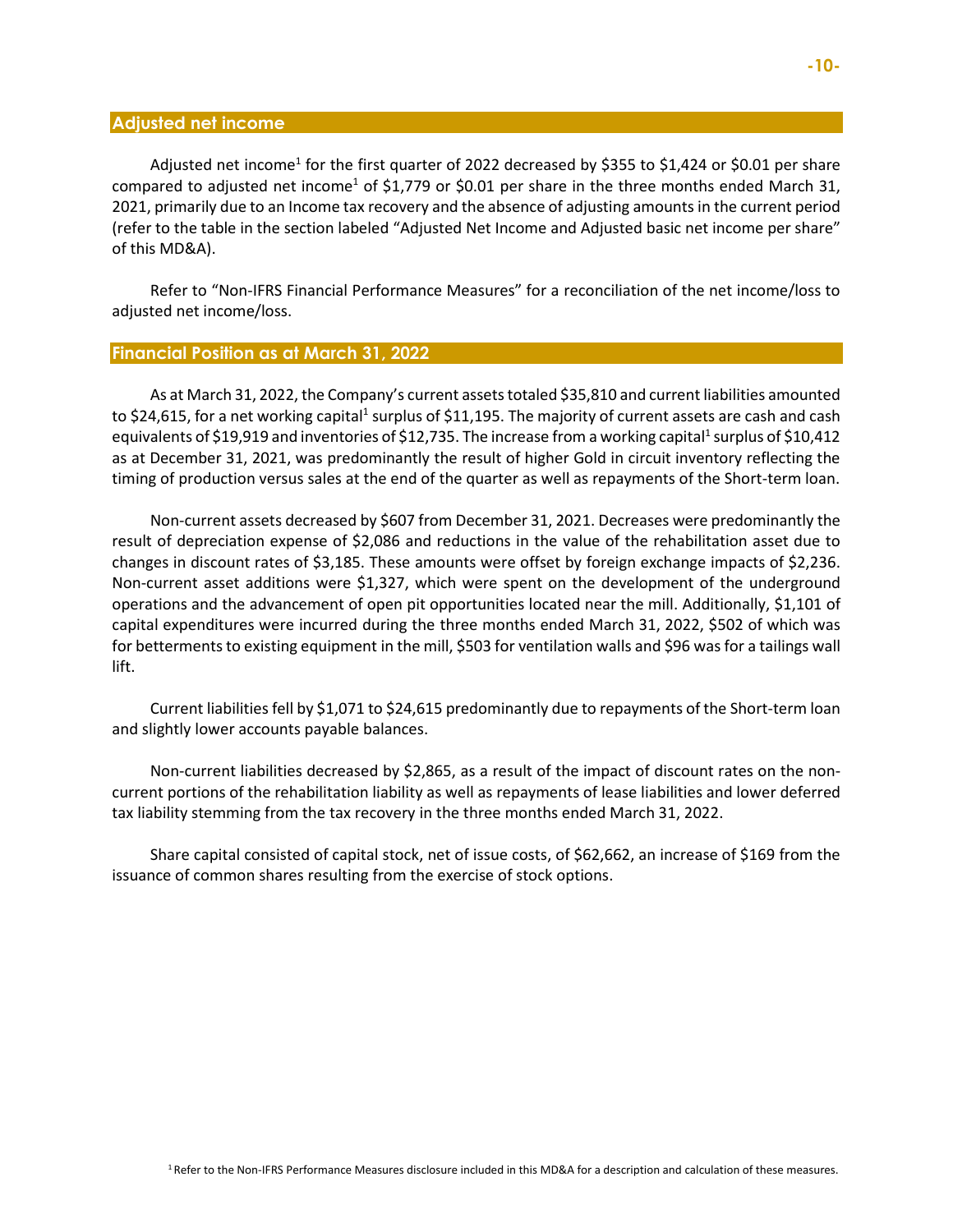#### **Cash from Operating Activities**

During the three months ended March 31, 2022 cash from operating activities before working capital changes was \$3,489, an \$828 increase over from operating activities before working capital changes of \$2,661 for the three months ended March 31, 2021. The increase in cash generated from operating activities was predominantly a result of repayment under the Gold loan of \$2,210 in the three months ended March 31, 2021, which was fully paid in June 2021, and \$773 of lower operating earnings in the three months ended March 31, 2022 in comparison to the three months ended March 31, 2021, as outlined above.

#### **Cash used in Investing Activities**

Cash used in investing activities in the three months ended March 31, 2022 was primarily comprised of expenditures on mine interests, property, plant and equipment of \$3,424 in support of mill improvements including the SAG mill shutdown maintenance, mobile equipment, tailings wall lift additions, underground mine development and open pit development, an increase of 116% compared to the \$1,585 spent in the three months ended March 31, 2021.

#### **Cash used in Financing Activities**

Cash used in financing activities in the three months ended March 31, 2022 of \$1,383 was attributed to repayments of the Company's short-term loans, lease obligations, and interest thereon, partially offset by \$123 in proceeds on stock option exercises. For the three months ended March 31, 2021 cash used in financing activities of \$1,780 was mainly attributable repayments of the Company's short-term loans, lease obligations, and interest thereon, partially offset by \$21 in proceeds on stock option exercises.

# **Dividends**

The Company has neither declared nor paid any dividends on its Common Shares. The Company intends to retain its earnings, if any, to finance growth and expand its operations and does not have any immediate plans to pay any dividends on its Common Shares.

#### **Liquidity and Capital Resources**

The price of gold has increased the Realized Gold Price<sup>1</sup> over the comparable period in the three months ended March 31, 2022 and estimates for the price of gold remain positive for the next twelve months. As a result, there have been no materially negative impacts on the Company's current operations.

The Company currently sells gold to two counterparties; the Perth Mint and Auramet.

During the three months ended March 31, 2022, the Company used cash inflows from the Plutonic Gold Operations to fund its expenditures on mineral interests and property, plant and equipment, as well as pay down its lease obligation balances and debt obligations. On November 12, 2019, the Company entered into a Gold loan with Auramet under which the Company received gross proceeds of AUD\$15 million before associated costs and as at December 31, 2021, the Company had repaid and fulfilled all of its obligations under the Gold loan.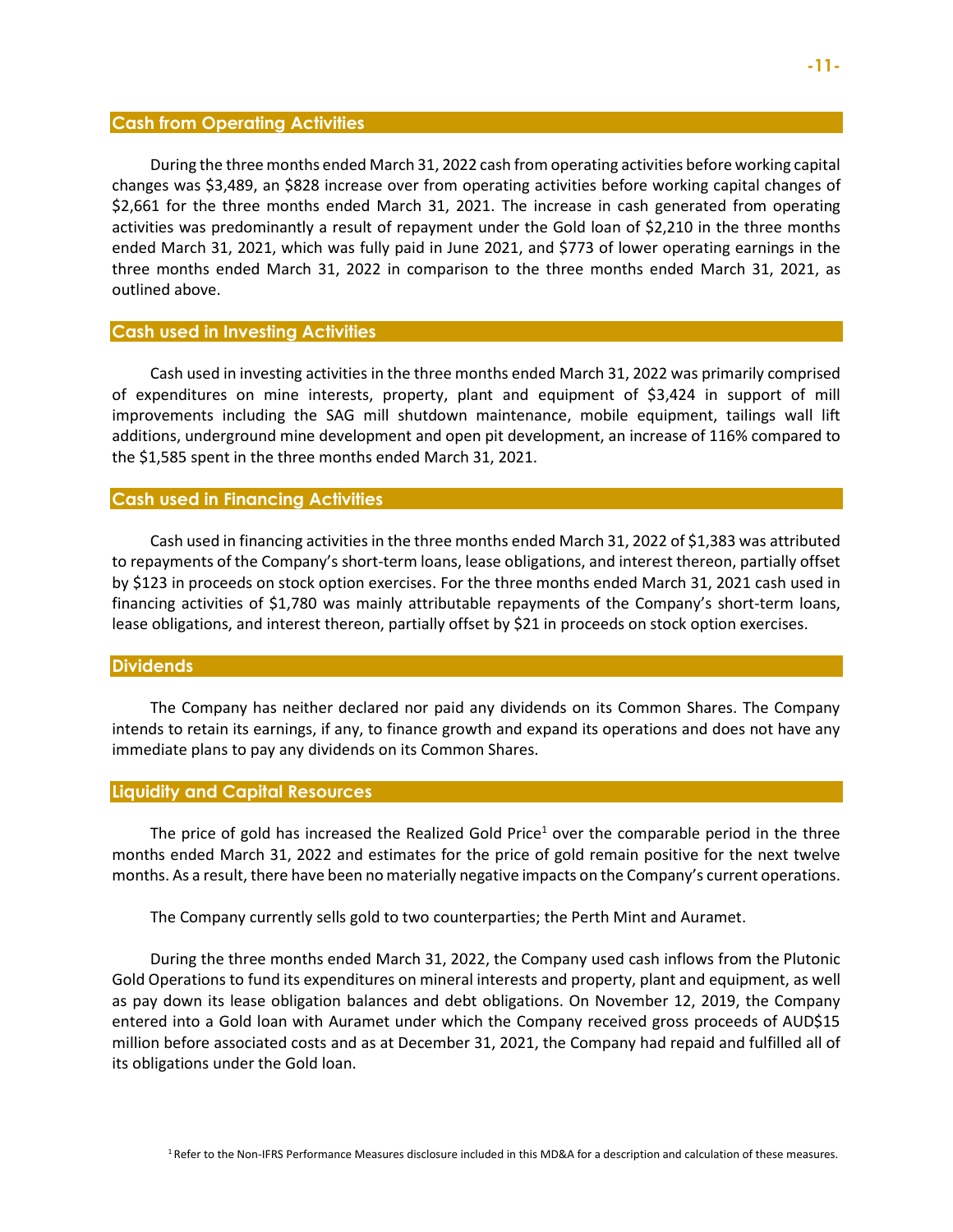The Company forecasts that it will have sufficient cash inflows to satisfy the Company's obligations as they come due over the next twelve months. As at March 31, 2022, the Company had cash and cash equivalents of \$19,919 and a working capital<sup>1</sup> surplus of \$11,195. Management believes the cash on hand and subsequent cash flow from operations of the Plutonic Gold Operations are sufficient to fulfill its immediate operating and capital requirements. The Company may require additional capital or financing to complete or accelerate programs associated with any future development and exploration initiatives that are not contemplated in its current life of mine plan. Superior Gold's ability to raise equity or other forms of financing in the future under terms acceptable to the Company will be dependent on operating performance and on global markets, in particular, the price of gold and/or currency exchange rates.

# **Off Balance Sheet Arrangements**

The Company has no off-balance sheet arrangements.

## **Commitments & Contingencies**

Commitments contracted for and contingencies at the end of the reporting period not recognized as liabilities are as follows:

|                                   | March 31, | December 31, |
|-----------------------------------|-----------|--------------|
|                                   | 2022      | 2021         |
| Property, plant and equipment (i) | 2.207     | 1,923        |
|                                   | 2.207     | 1,923        |

# *(i) Capital commitments*

In the three months ended March 31, 2022, the Company entered into commitments for mobile and milling equipment. These commitments totalled \$2,207 at March 31, 2022 (December 31, 2021 - \$1,923).

## *(ii) Contingent Consideration*

As part of the acquisition of the Plutonic Gold Operations, the Company agreed to pay Northern Star Resources Inc. milestone payments ("Milestone Payments") of AUD\$2.5 million for every 250,000 ounces of NI 43-101 compliant measured and indicated resources identified at the Plutonic Gold Operations in excess of the 1,717,000 ounces of Joint Ore Reserves Committee 2012 compliant measured, indicated and inferred resources. The aggregate of the Milestone Payments are capped at AUD\$10 million.

The fair value of the Milestone Payments was determined to have \$nil value as at March 31, 2022 (December 31, 2021 - \$nil) as Management determined that it was uncertain that the threshold outlined in the Acquisition Agreement of 1,717,000 ounces of Joint Ore Reserves Committee 2012 compliant measured, indicated and inferred resources will be reached.

# **Critical Accounting Policies and the Use of Estimates**

A detailed summary of the Company's significant accounting policies, including the use of estimates, is included in the Company's audited consolidated financial statements for the year ended December 31, 2021. The preparation of the interim financial statements requires management to make estimates and judgments which are described in the Company's audited consolidated financial statements for the year ended December 31, 2021.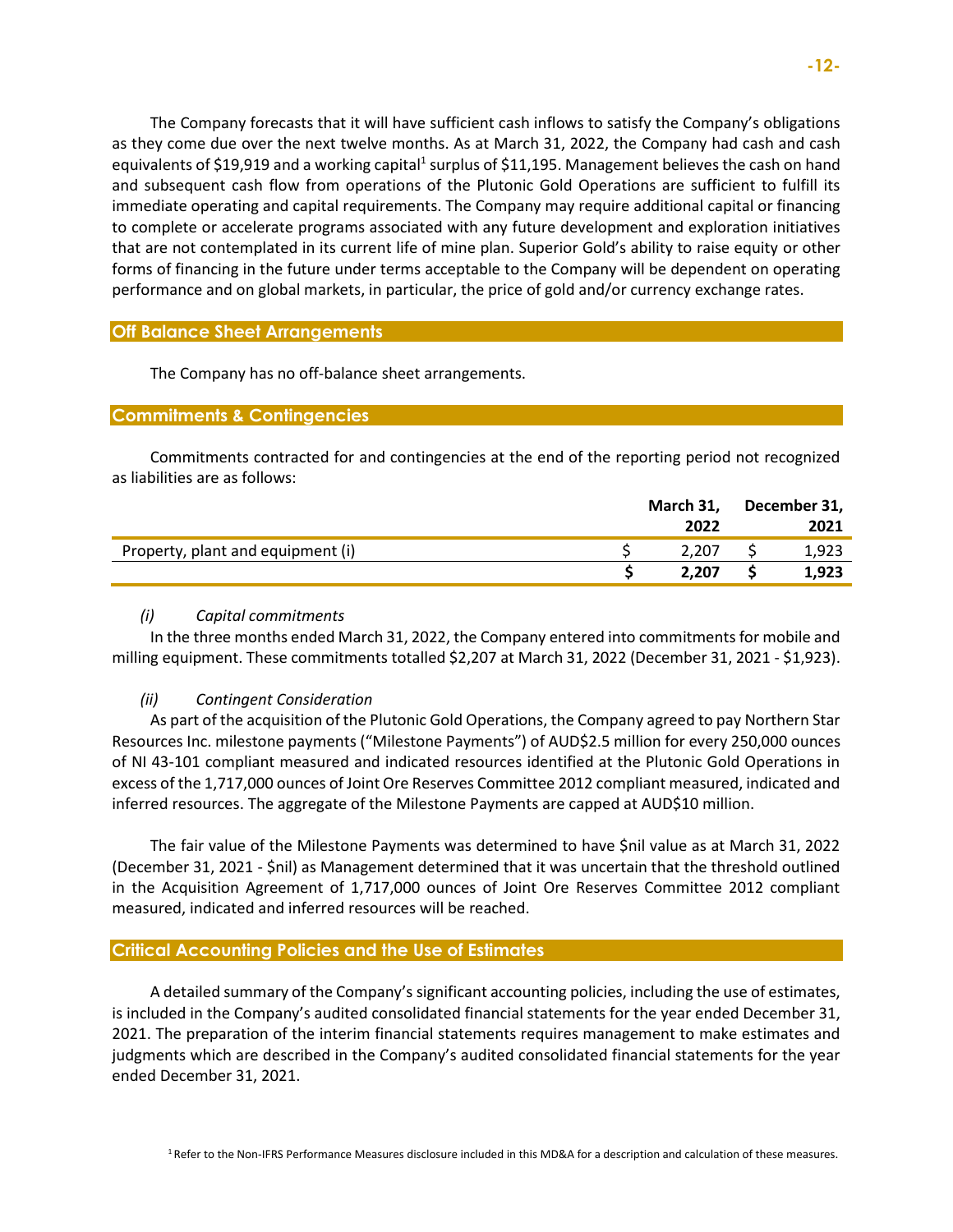The accounting policies and management estimates applied in the interim financial statements for the three months ended March 31, 2022 are consistent with those used in the Company's consolidated financial statements for the year ended December 31, 2021, except for IAS 16 (refer to the section on "Adoption of New or Amended Accounting Policies" below for a discussion of the impact of this accounting standard). There have been no material impacts on the Company's key assumptions underlying critical accounting estimates as of the date of this MD&A.

#### **Financial Instruments**

The Company's significant accounting policies regarding its financial instruments are set out in the Company's audited consolidated financial statements for the year ended December 31, 2021 and are consistent with those used in the Company's interim financial statements for the three months ended March 31, 2022. The Company is of the opinion that it is not exposed to significant interest, currency or credit risks arising from outstanding financial instruments.

# **Adoption of New or Amended Accounting Policies**

On May 14, 2020, the IASB issued amendments to IAS 16 Property, Plant and Equipment. The amendments to IAS 16 require that proceeds derived from items produced while bringing an item of property, plant and equipment to the location and condition necessary for it to be capable of operating in the manner intended by management be recognized, along with the cost of those items, in profit or loss in accordance with applicable Standards. The entity measures the cost of those items by applying the measurement requirements of IAS 2 Inventories. The amendments were effective for annual periods beginning on or after January 1, 2022. The Company has adopted the amendment with no impact to the financial statements.

# **Recent Accounting Pronouncements**

Standards issued but not yet effective up to the date of issuance of the Company's interim financial statements are disclosed in Note 4 of the interim financial statements.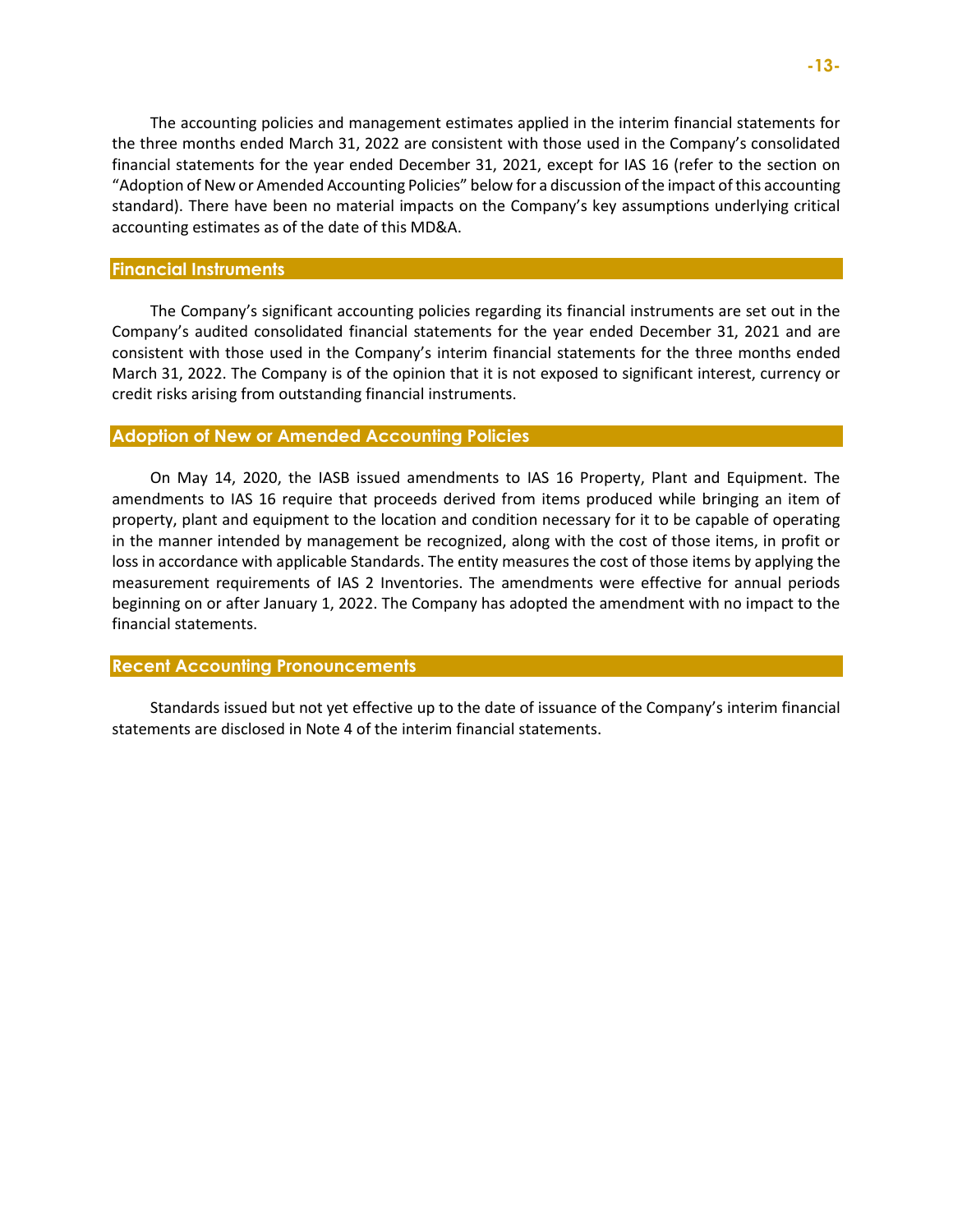# **Outstanding Share Data**

The following table summarizes the capitalization of the Company as at May 24, 2022, the date of this MD&A:

|                                  | <b>Exercise price</b> | <b>Expiry date</b> | Quantity    |
|----------------------------------|-----------------------|--------------------|-------------|
| Number of common shares issued   |                       |                    |             |
| Common shares                    | Not applicable        | Not applicable     | 123,035,058 |
| Number of common shares issuable |                       |                    |             |
| Stock options                    | \$0.78                | June 9, 2022       | 2,800,000   |
| <b>Stock options</b>             | \$0.78                | July 5, 2022       | 150,000     |
| <b>Stock options</b>             | \$0.78                | September 5, 2022  | 200,000     |
| Stock options                    | \$0.41                | March 29, 2024     | 200,000     |
| Stock options                    | \$0.75                | August 15, 2024    | 50,000      |
| Stock options                    | \$0.37                | March 30, 2025     | 200,000     |
| Stock options                    | \$0.59                | May 13, 2025       | 150,000     |
| Stock options                    | \$0.85                | August 4, 2025     | 1,000,000   |
| Stock options                    | \$0.55                | April 14, 2026     | 200,000     |
| Stock options                    | \$0.48                | August 13, 2026    | 1,250,000   |
| DSUs $1$                         | Not applicable        | Not applicable     | 424,656     |
| <b>PSUs</b>                      | Not applicable        | May 20, 2023       | 75,000      |
| <b>PSUs</b>                      | Not applicable        | April 14, 2024     | 262,500     |
| <b>RSUs</b>                      | Not applicable        | August 15, 2022    | 50,000      |
|                                  |                       |                    | 130,047,214 |

<sup>1</sup> This figure excludes cash-settled DSUs issued under the Phantom Unit Plan.

## **Non-IFRS Performance Measures**

Working capital, total cash costs per gold ounce, all-in sustaining costs per gold ounce, realized price and adjusted net income are non-IFRS performance measures, they do not have any standardized meaning under IFRS and may not be comparable to similar measures presented by other companies. In addition to conventional measures prepared in accordance with IFRS, certain investors may use these measures to evaluate the Plutonic Gold Operation's performance. Accordingly, these measures are intended to provide additional information and should not be considered in isolation or as a substitute for measures of performance prepared in accordance with IFRS.

## **Working capital**

Working capital is calculated as Total current assets less Total current liabilities per the condensed consolidated interim statement of financial position. The following table provides a reconciliation of Working capital as per the interim financial statements:

|                           | As at                 | As at             |
|---------------------------|-----------------------|-------------------|
| (in thousands of dollars) | <b>March 31, 2022</b> | December 31, 2021 |
| Total current assets      | \$35,810              | \$36,098          |
| Total current liabilities | (24, 615)             | (25, 686)         |
| Working capital           | \$11,195              | \$10,412          |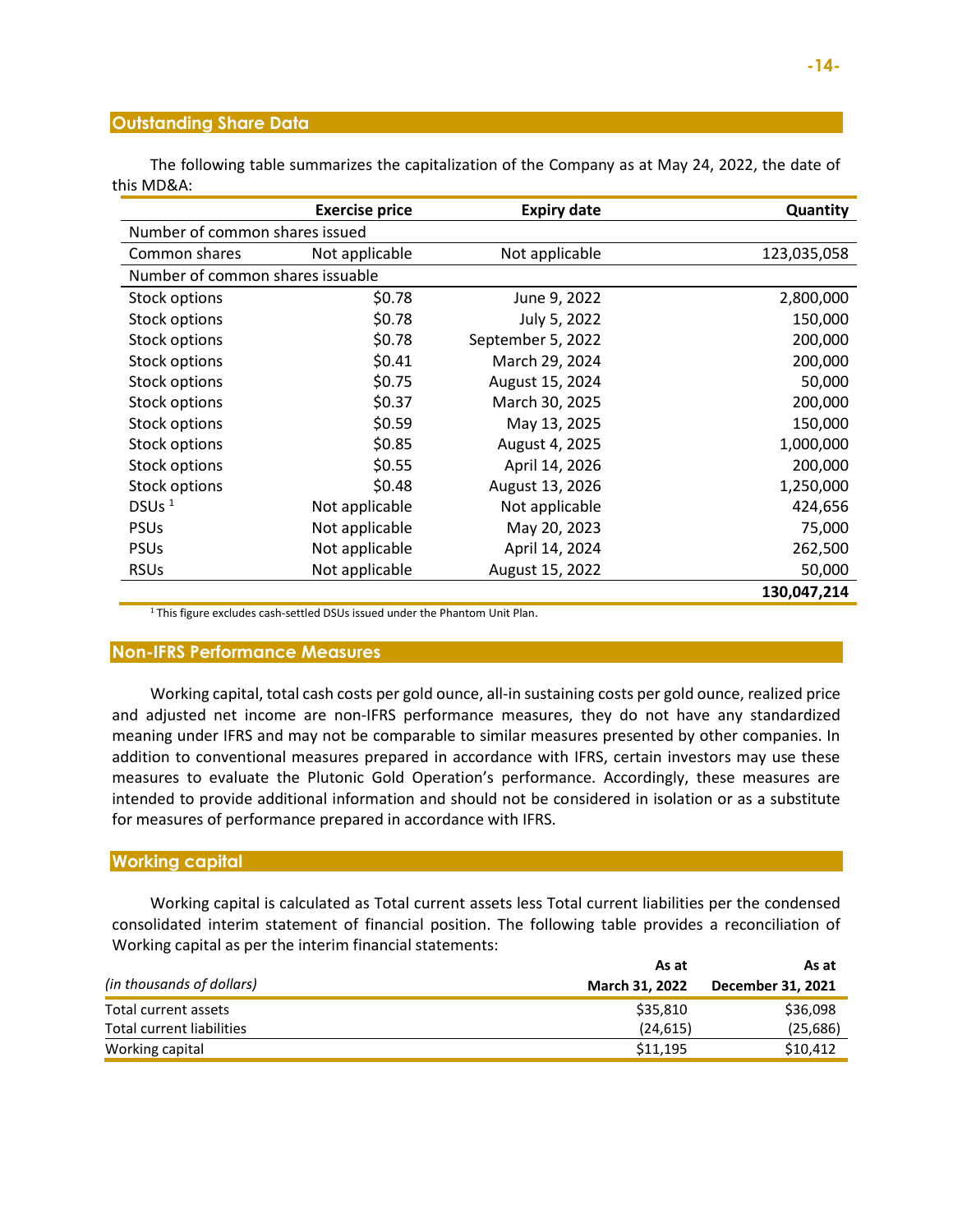# **Total cash costs and All-in sustaining costs**

| (in thousands of dollars, except oz                  |          | Three months ended |  |  |  |
|------------------------------------------------------|----------|--------------------|--|--|--|
| or per oz amounts)                                   |          | March 31           |  |  |  |
|                                                      | 2022     | 2021               |  |  |  |
| Gold sold (oz)                                       | 15,823   | 17,538             |  |  |  |
| Cost of Sales                                        | \$26,691 | \$26,920           |  |  |  |
| Adjustments for:                                     |          |                    |  |  |  |
| Depreciation and amortization                        | (2,086)  | (2,527)            |  |  |  |
| Share-based payments included in Cost of Sales       | (11)     | (11)               |  |  |  |
| Inventory movements                                  | 70       | (26)               |  |  |  |
| Silver credits and other                             | (19)     | (47)               |  |  |  |
| Cash costs                                           | \$24,645 | \$24,309           |  |  |  |
| Total cash costs (per gold oz)                       | \$1,558  | \$1,386            |  |  |  |
| Adjustments for items affecting all-in sustaining    |          |                    |  |  |  |
| cash costs:                                          |          |                    |  |  |  |
| Sustaining exploration and capital expenditures $1$  | 1,341    | 940                |  |  |  |
| Share-based payments included in Cost of Sales       | 11       | 11                 |  |  |  |
| Corporate, general and administration <sup>2,3</sup> | 1,340    | 1,216              |  |  |  |
| Rehabilitation accretion                             | 20       | 4                  |  |  |  |
| All-in sustaining cost                               | \$27,357 | \$26,480           |  |  |  |
| All-in sustaining cost (per gold oz)                 | \$1,729  | \$1,510            |  |  |  |

Cash costs and all in sustaining costs reconciled to cost of sales as follows:

## **Realized gold price**

Realized gold price is calculated as metal sales per the Condensed consolidated interim statement of income (loss) and comprehensive income (loss), less silver sales. The following table provides a reconciliation of Realized gold price per ounce sold to revenues as per the interim financial statements: *(in thousands of dollars, except oz*  **Three months ended**

| in chousands of abhais, cheept of |          |          |  |  |  |
|-----------------------------------|----------|----------|--|--|--|
| or per oz amounts)                |          | March 31 |  |  |  |
|                                   | 2022     | 2021     |  |  |  |
| Metal sales                       | \$30,236 | \$31,220 |  |  |  |
| Silver sales                      | (19)     | (47)     |  |  |  |
| Revenues from gold sales          | 30,217   | 31,173   |  |  |  |
| Gold sold (oz)                    | 15,823   | 17,538   |  |  |  |
| Realized gold price (\$/oz)       | \$1,910  | \$1,777  |  |  |  |
|                                   |          |          |  |  |  |

# **Adjusted net income and Adjusted basic net income per share**

Adjusted net income and adjusted basic net income per share are used by management and investors to measure the underlying operating performance of the Company. Presenting these measures from period to period helps management and investors evaluate earnings trends more readily in comparison with results from prior periods.

- 1. Sustaining exploration and capital expenditures have been segregated to reflect exploration expenditures on the Statement of Income and Comprehensive Income and capital expenditures on the Statement of Cash flows. Only Exploration expenditures within an operating mine are considered sustaining. Capital expenditures, including capitalized exploration costs, underground mine development, replacement of mine equipment and other capital expenditures on operating mines is considered sustaining.
- 2. Corporate, general and administration costs include share-based compensation, as per the Consolidated Statement of Comprehensive Income.
- 3. Corporate, general and administration costs exclude depreciation and certain business development costs that do not relate to existing mine operations.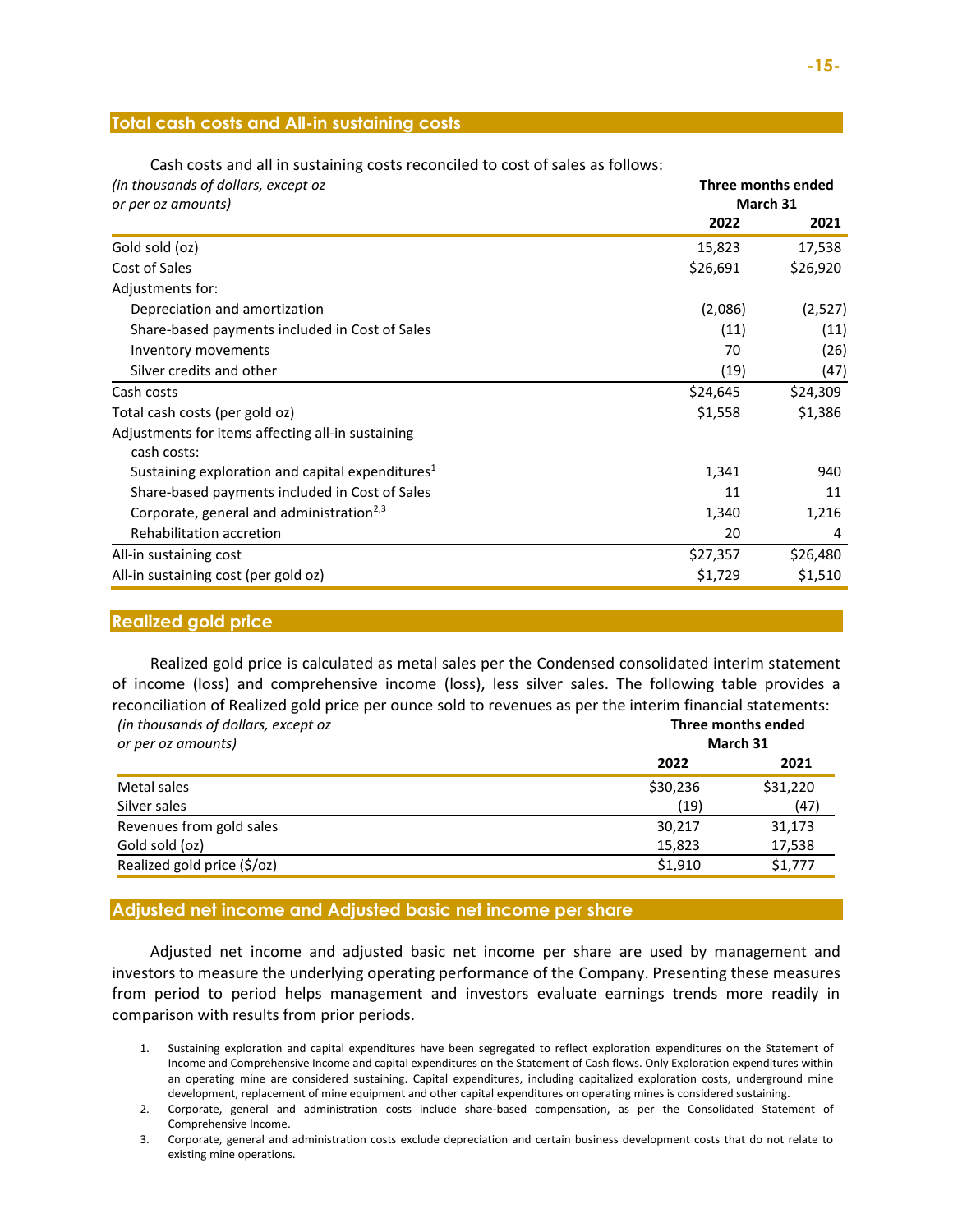Adjusted net income is defined as net income adjusted to exclude specific items that are not reflective of the underlying operations of the Company, including: restructuring expenses, gain on sale of assets, charges pertaining to derivative financial instruments and the impact on income taxes. Adjusted basic net income per share is calculated using the weighted average number of shares outstanding under the basic method of income per share as determined under IFRS.

|                                                     |             | Three months ended<br>March 31 |
|-----------------------------------------------------|-------------|--------------------------------|
| (in thousands of dollars, except per share amounts) | 2022        | 2021                           |
| Net income for the period                           | \$1,424     | \$3,527                        |
| Adjusted for:                                       |             |                                |
| Gain on sale of assets                              |             | (5)                            |
| Derivative financial instruments                    |             | (1,743)                        |
| Effect on income taxes of the above items           |             |                                |
| Adjusted net income                                 | \$1,424     | \$1,779                        |
| Weighted average number of common                   |             |                                |
| shares outstanding - basic                          | 122,888,508 | 121,806,195                    |
| Adjusted basic net income per share                 | 0.01        | 0.01                           |
|                                                     |             |                                |

# **Disclosure Controls and Procedures**

Management has established processes to provide them with sufficient knowledge to support representations that they have exercised reasonable diligence that (i) the consolidated financial statements do not contain any untrue statement of material fact or omit to state a material fact required to be stated or that is necessary to make a statement not misleading in light of the circumstances under which it is made, as of the date of and for the periods presented by the consolidated financial statements; and (ii) the consolidated financial statements fairly present in all material respects the financial condition, results of operations and cash flows of the Company, as of the date of and for the periods presented.

In contrast to the certificate required for non-venture issuers under National Instrument 52-109 Certification of Disclosure in Issuers' Annual and Interim Filings (NI 52-109), this Venture Issuer Basic Certificate does not include representations relating to the establishment and maintenance of disclosure controls and procedures ("DC&P") and internal control over financial reporting ("ICFR"), as defined in NI 52-109. In particular, the certifying officers filing this certificate are not making any representations relating to the establishment and maintenance of:

- i. controls and other procedures designed to provide reasonable assurance that information required to be disclosed by the issuer in its annual filings, interim filings or other reports filed or submitted under securities legislation is recorded, processed, summarized and reported within the time periods specified in securities legislation; and
- ii. a process to provide reasonable assurance regarding the reliability of financial reporting and the preparation of financial statements for external purposes in accordance with the issuer's accounting policies.

The issuer's certifying officers are responsible for ensuring that processes are in place to provide them with sufficient knowledge to support the representations they are making in this certificate. Investors should be aware that inherent limitations on the ability of certifying officers of a venture issuer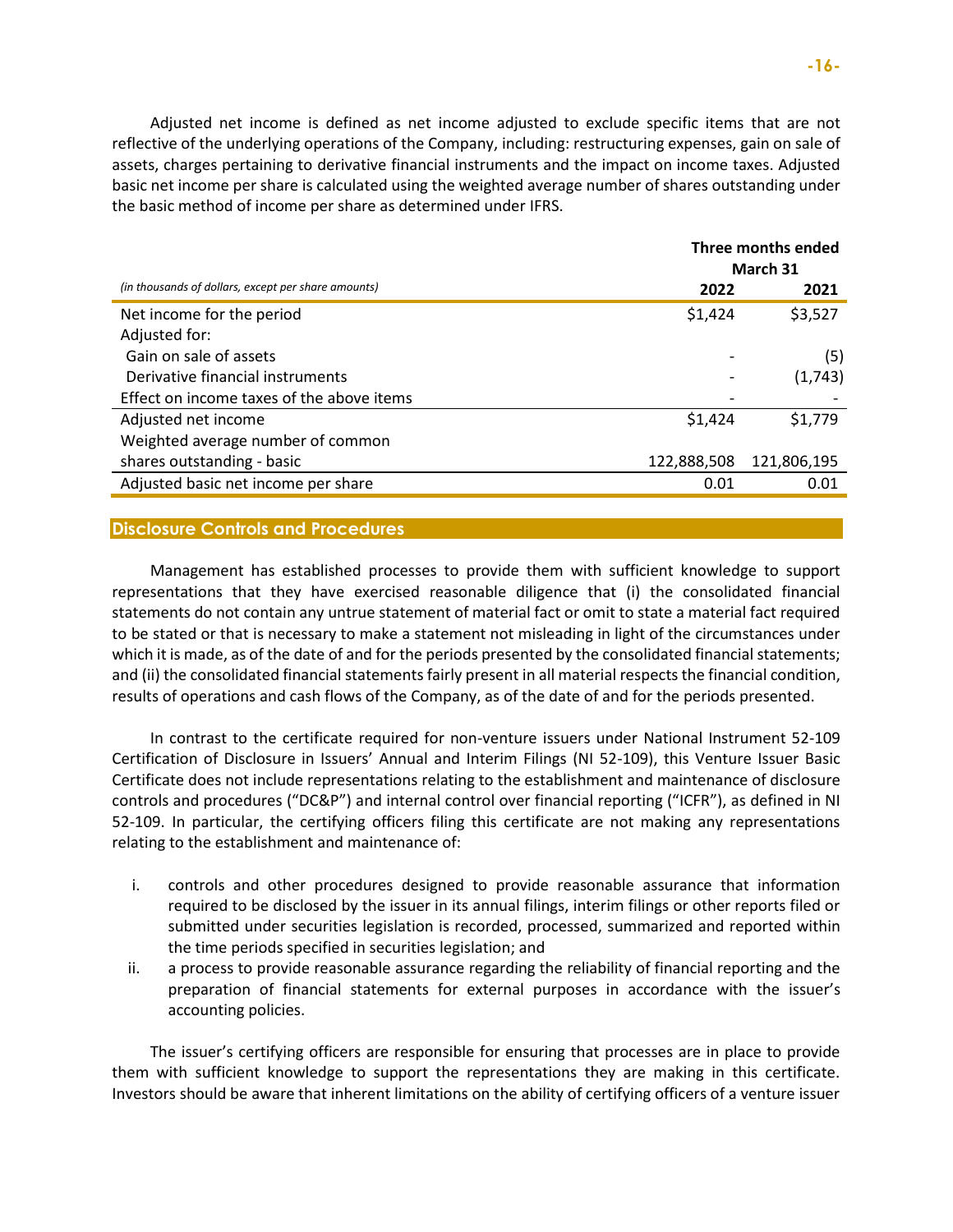to design and implement on a cost effective basis DC&P and ICFR as defined in NI 52-109 may result in additional risks to the quality, reliability, transparency and timeliness of interim and annual filings and other reports provided under securities legislation.

#### **Risks and uncertainties**

The Company is subject to a number of risks and uncertainties which are not discussed in this MD&A. If any of such risks occur, or if others occur, the Company's business, operating results and financial condition could be seriously harmed and investors may lose a significant proportion of any investment in the Company. To properly understand such risks, readers are directed to the Company's most recent annual information form ("AIF") dated October 16, 2020 under the heading "Risks and Uncertainties". The AIF is available on SEDAR [\(www.sedar.com\)](http://www.sedar.com/).

#### **Forward-looking information**

This MD&A contains forward-looking information or incorporates by reference "forward-looking statements" with respect to the Company. Except for statements of historical fact relating to Superior, information contained herein constitutes forward-looking statements, including statements with respect to mineral reserve and mineral resource estimates; targeting additional mineral resources and expansion of deposits; the Company's dependency on the Plutonic Gold Operations for operating revenue and cash flows in the near term; the Company's ability to extend the life of the Plutonic Gold Operations; the mineral reserve and mineral resource estimates in the Company's most recently filed technical report ("Technical Report"); information related to the Company's previously announced strategic review process, the potential outcome of such review process and the intended maximization of shareholder value that the Company believes could result from such review process; the Company's expectations, strategies and plans for the Plutonic Gold Mine, including the Company's planned exploration, development and production activities at the Plutonic Gold Operations; the results of future exploration and drilling at the Plutonic Gold Operations; satisfying the requirements for the Company to maintain its interest in the Bryah Basin Joint Venture; successfully adding or upgrading resources and successfully developing new deposits; future financial or operating performance and condition of the Company and its business, operations and properties; the Company's ability to adequately account for potential mine closure and remediation costs; the Company's adoption of and expectations regarding new accounting standards and interpretations; and any other statement that may predict, forecast, indicate or imply future plans, intentions, levels of activity, results, performance or achievements.

Forward-looking statements are characterized by words such as "plan", "expect", "budget", "target", "project", "intend", "believe", "anticipate", "estimate" and other similar words, or statements that certain events or conditions "may", "will", "could" or "should" occur. Forward-looking information is not a guarantee of future performance and is based upon a number of estimates and assumptions of management, in light of management's experience and perception of trends, current conditions and expected developments, as well as other factors that management believes to be relevant and reasonable in the circumstances, as of the date of this MD&A, including, without limitation, assumptions about: favourable equity and debt capital markets; the ability to raise any necessary additional capital on reasonable terms to advance the development of the Plutonic Gold Operations and pursue planned exploration; future prices of gold; the timing and results of exploration and drilling programs; the accuracy of mineral reserve and mineral resource estimates; the geology and geophysical data of the Plutonic Gold Operations being as described in the Technical Report; production costs; the accuracy of budgeted exploration and development costs and expenditures; the price of other commodities such as fuel; the